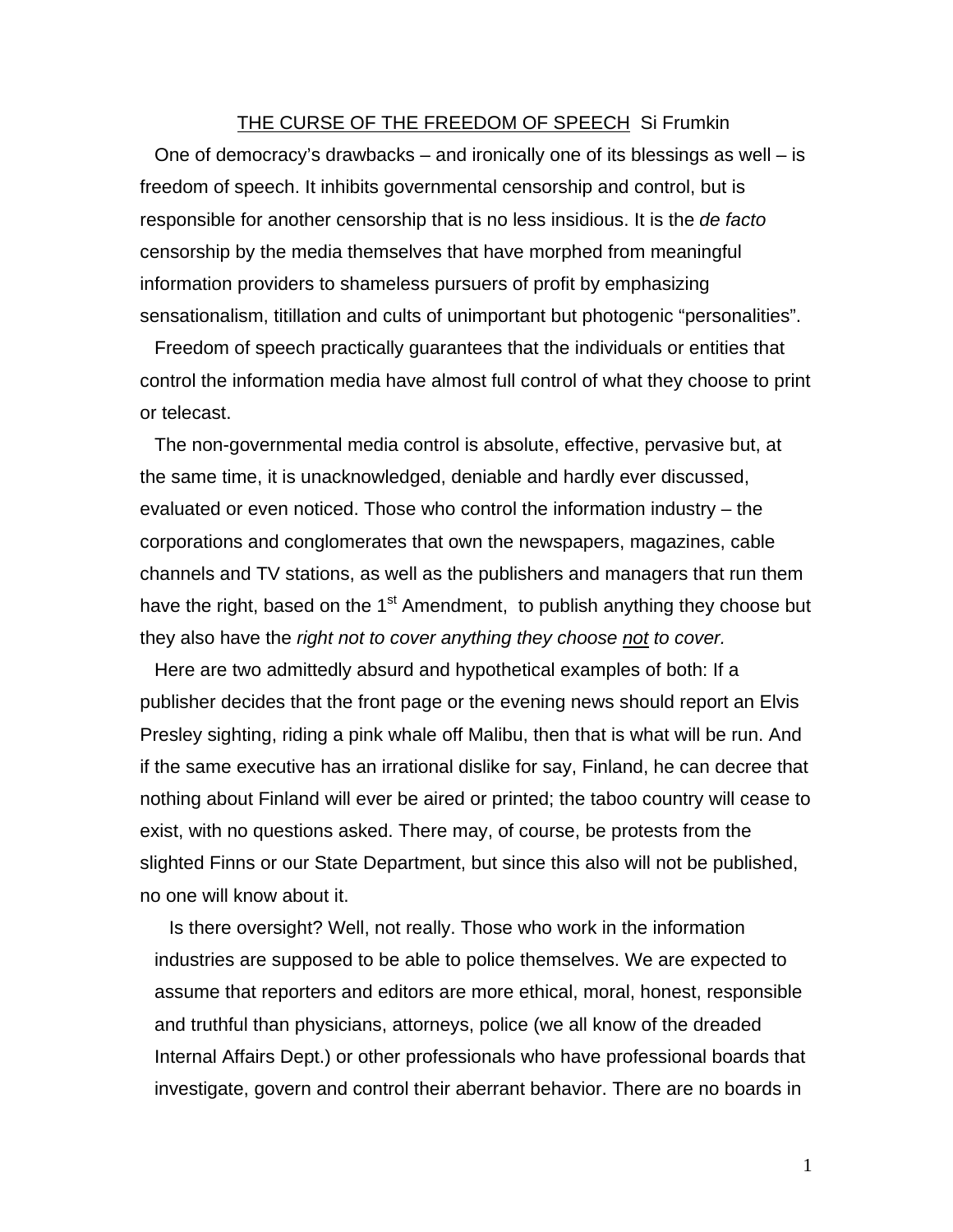the information industry. Some media organizations have salaried ombudsmen to judge and examine public's complaints but they are selected from, and appointed by, the executives of the entity to be investigated. Are they really impartial? Maybe.

I moved to Los Angeles in the early 1950s when there were many newspapers to choose from: Times, Examiner, Mirror, Herald, Daily News and a few others. With time, most of them merged, merged again, and disappeared. The winner was the L.A. Times whose circulation dwarfs the only remaining competitor – the Daily News – by about exposed for something that it overlooked. It doesn't have to try harder - if it wasn't printed in the Times then, for all practical purposes, it really didn't happen.

The other result is that the Times has become a politically biased, sloppy and self- important sheet that keeps losing readers but still produces an acceptable and respectable profit.

Here, just of the top of my head, are just a few examples of news stories that you probably haven't heard about. Believe me, there are many more.

In a recent poll, New Yorkers were asked whether presidential contender Rudy Giuliani, their former mayor, or current mayor, Michael Bloomberg, would make a better U.S. president. The surprising result was just 29% for the supposedly beloved Giuliani and 46% for Bloomberg - almost *a 2:1 spread*! I think that this is interesting – L.A. Times apparently doesn't.

And then, as a real follow-up on the hypothetical taboo of Finland, there is Georgia. It is an independent country in the Caucasus that used to be a Soviet republic before 1991. It is a Christian democracy, has a population of about 5 million – about the size of Israel, Norway, Finland, Ireland or Denmark – and is our steadfast ally. A few years ago it elected a pro-American president and its relationship with Russia deteriorated. During the last year or so, Russia has been brutally deporting Georgian residents from Russia to Georgia, has prohibited the sale of Georgian wine (a major export item) in Russia, has repeatedly closed the pipeline supplying natural gas to Georgia – most heating and cooking in Georgia uses gas - and has stopped all air, rail, car and sea traffic, communications,